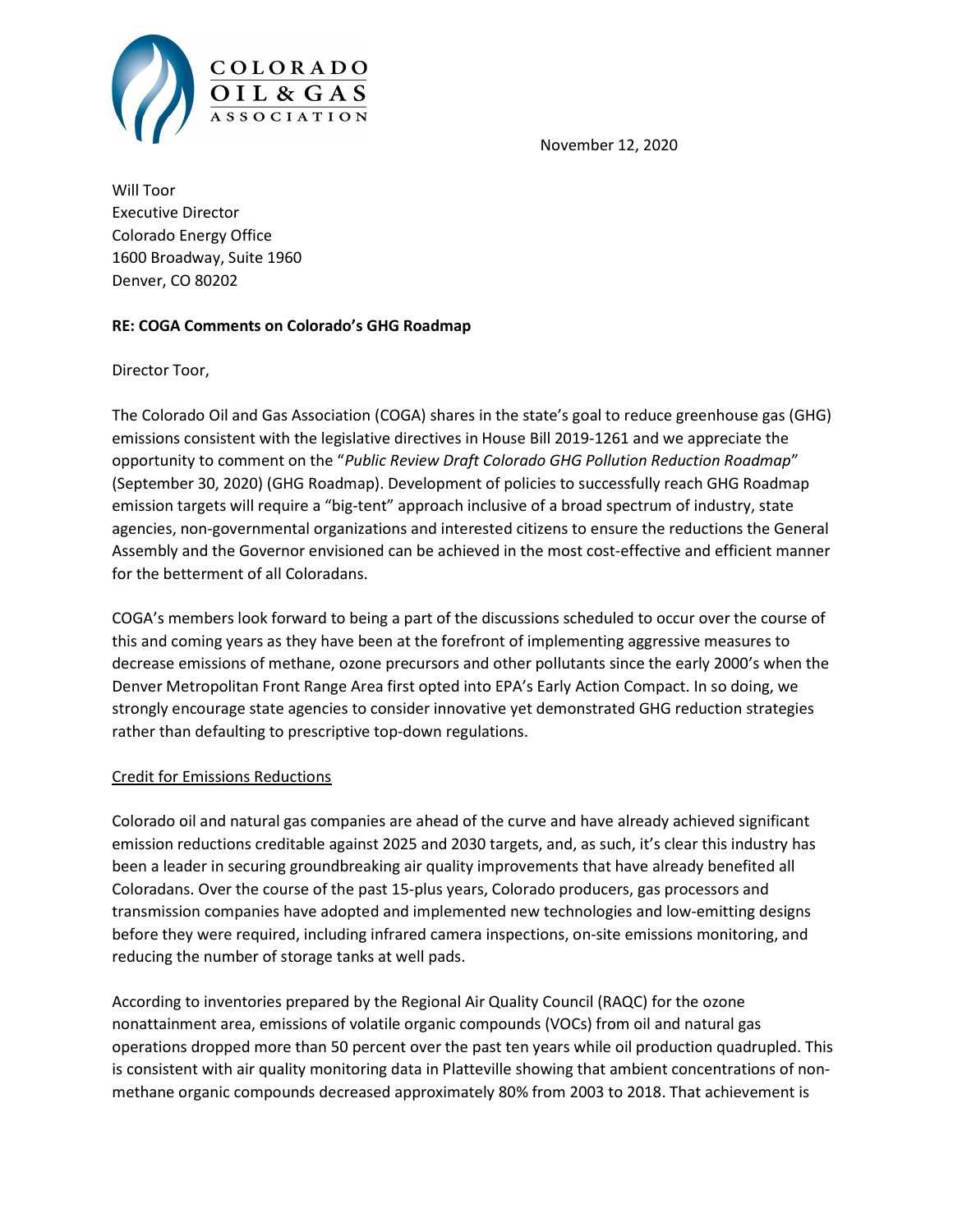notable from both an ozone and climate change perspective. VOC emissions are accompanied by methane, meaning that Colorado ozone reduction strategies undertaken by our members have included significant reductions in GHG emissions, thus providing multiple and co-beneficial air quality benefits.

As current emission rates are finalized as part of the state's emissions inventory process, it is important that our industry's hard and innovative work is appropriately credited against the 2005 baseline. It is equally important to also determine how to give credit for future work. For example, if companies plug and reclaim older wells or upgrade equipment, beyond mandated GHG emission reduction targets, the state should appropriately credit those efforts. This could include compliance credits for early action or tradeable GHG emission offsets. Credit for reaching mandated GHG emissions decreases, as well as incentives that encourage operators to plan and think about additional short and long-term emission reductions, would stimulate proactive investment in such activities. We look forward to collaborating with state agencies to develop programs to incentivize, as a matter of policy, faster or deeper GHG reductions.

### New Emission Reduction Strategies

A thoughtful process for facilitating new, cost-effective strategies is an important next step. For Colorado's oil and natural gas sector, those strategies should be evaluated through a targeted stakeholder process to identify possible emission reductions from field equipment, next-generation aerial leak detection tools, process efficiency improvements, and both short- and long-term technology advancements. The process should also account for distinct upstream, midstream and downstream subsector differences. Operators should have flexibility to select a mix of strategies that best achieve their share of emission reductions. As an industry of geologists, engineers, and scientists, we are well suited to meet this challenge and produce cost-effective strategies for consideration.

When establishing GHG policies, state agencies should remember that results matter more than regulations. Many technologies and emission reduction strategies may have a role to play, including new tank controls, pipeline management, non-emitting pneumatics, utilization of electric drill rigs and pumps, closed-loop systems, and potentially carbon capture, storage, and utilization strategies, but not all tools and techniques are universally appropriate. By setting performance-based standards and not mandating the use of specific technologies, Colorado can accelerate innovation and allow industry to succeed in ways that strengthen the economy and achieve GHG emissions results.

The Roadmap's HB-1261 Target Scenario emission projections for 2025, 2030, and 2050 reflect the impacts of many known and potential GHG reduction measures. Among other things, the HB-1261 Target Scenario projects specific carbon capture and sequestration adoption rates and emission reductions. Carbon capture, utilization and sequestration is a promising technology that deserves consideration as Colorado advances toward its GHG goals, but it is premature to set binding targets for adopting this emerging technology, which is unproven in Colorado, for achieving pre-determined emission reductions from any particular emissions source.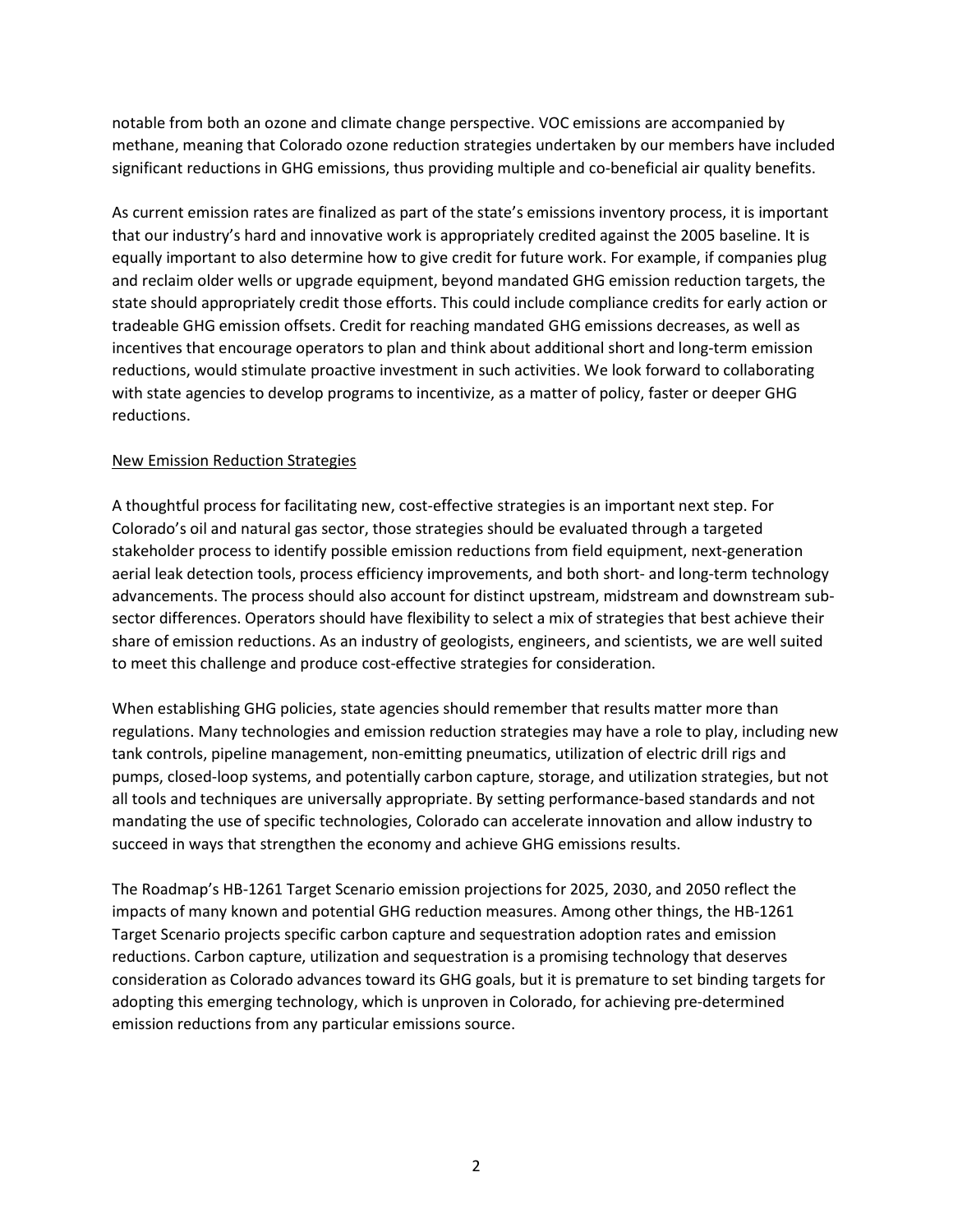Again, the upstream, midstream, and downstream sectors of our industry are considerably different, so it will be important for the state to partner with each segment of the supply chain to develop costeffective and flexible emission reduction strategies.

## Local Production vs. Imports

Colorado's regulatory framework for oil and natural gas production is the global gold standard, with our state producing some of the [cleanest molecules](https://www.coga.org/factsheets/colorado-molecule) on the planet. As emission reduction policies and strategies are determined, we must be careful not to relinquish our leadership role or "out-source" our clean production to higher emitting domestic or global regions.

Natural gas and oil will continue to power our vehicles, lift our airplanes and heat our homes for decades to come. Providing homegrown energy resources here in Colorado under our strict regulatory standards benefits our economy, our environment and our most vulnerable communities. Reducing local supply would increase global GHG emissions by shifting production to less-regulated jurisdictions and by generating new emissions from the transport of fuel to Colorado. This would significantly erode any benefits to be derived from local GHG reductions.

With this in mind, Colorado cannot achieve its GHG emissions reduction goals by cutting production because the global market will simply replace any lost supplies. California Governor Gavin Newsom recently [noted](https://westernwire.net/california-governor-says-foreign-oil-imports-fill-gap-created-by-green-energy/) that oil production in his state had declined 60 percent since 1985, but the state has only seen a modest 4.4 percent decrease in demand. Southern California continues to exhibit some of the worst air quality in the country. Newsom said, "we're making up for a lack of domestic production from Saudi Arabia, Ecuador, and Colombia, and that's hardly an environmental solution when you look globally." California fuel costs and household energy costs are significantly higher than in Colorado, in large part because we are not importing our energy from other countries, where poor environmental and labor standards are commonplace.

Climate change is a global issue, and if we are going to do our part, we must be mindful of maximizing the benefits of our local resources in an efficient and environmentally responsible manner, rather than shifting emissions out of state and inefficiently relying on others for our energy.

# Disproportionate Impacts

The GHG Roadmap recognizes and emphasizes the importance of communities that are disproportionately impacted by climate change, including people of color, indigenous persons, lowerincome individuals, and historically underrepresented groups. COGA supports the development and implementation of GHG policies and programs with direct input and consideration from disproportionately impacted communities.

These individuals and communities must be part of the conversation, as disproportionate impacts can also occur if GHG reduction strategies unnecessarily induce job losses, reduce tax revenues for social services and utility payment support programs such as Energy Outreach Colorado, and increase day-today household costs.